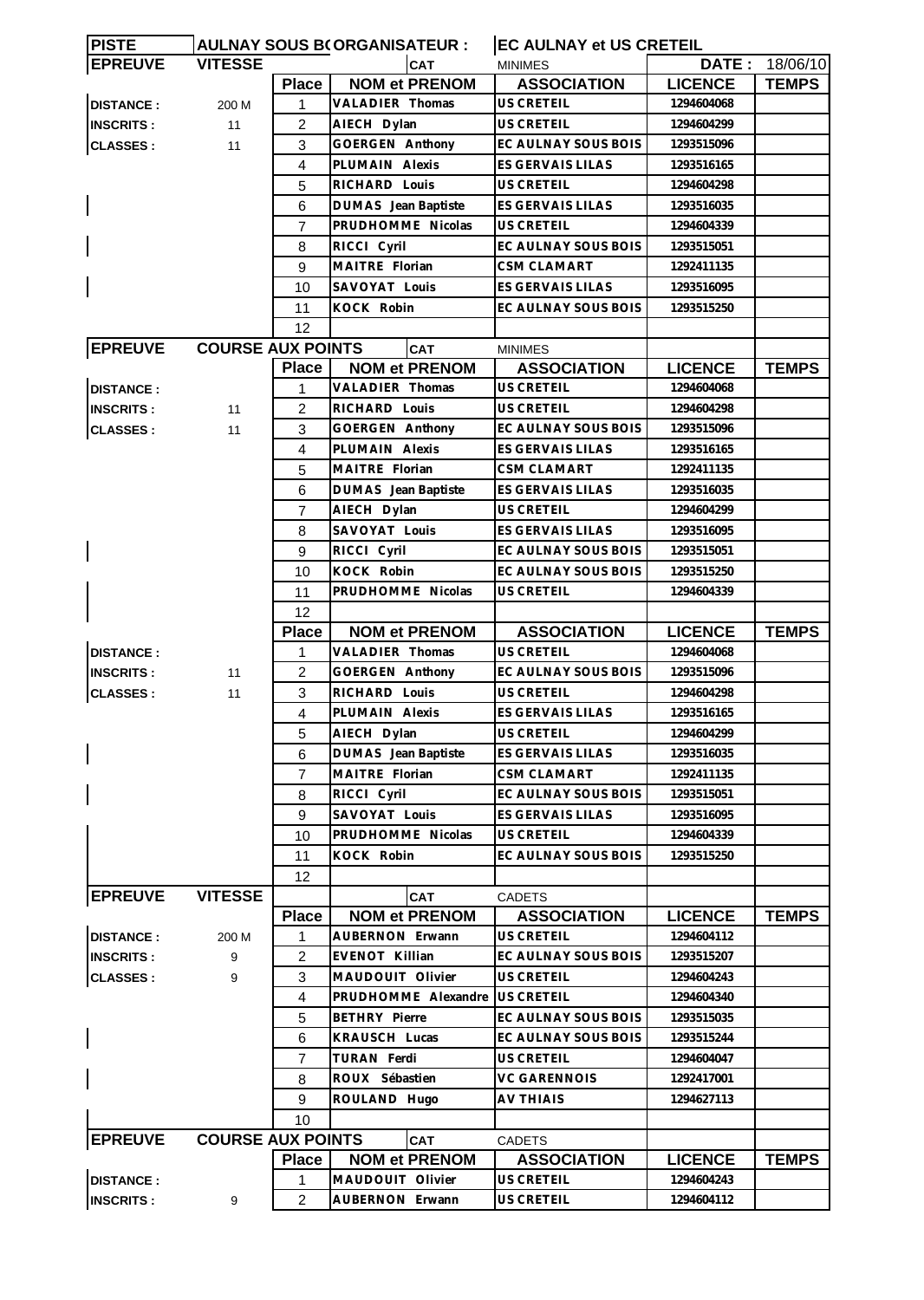| <b>CLASSES:</b>  | 9                        | 3              | <b>BETHRY Pierre</b>        | EC AULNAY SOUS BOIS                 | 1293515035     |              |
|------------------|--------------------------|----------------|-----------------------------|-------------------------------------|----------------|--------------|
|                  |                          | 4              | ROUX Sébastien              | <b>VC GARENNOIS</b>                 | 1292417001     |              |
|                  |                          | 5              | <b>EVENOT Killian</b>       | EC AULNAY SOUS BOIS                 | 1293515207     |              |
|                  |                          | 6              | PRUDHOMME Alexandre         | <b>US CRETEIL</b>                   | 1294604340     |              |
|                  |                          | 7              | ROULAND Hugo                | <b>AV THIAIS</b>                    | 1294627113     |              |
|                  |                          | 8              | KRAUSCH Lucas               | EC AULNAY SOUS BOIS                 | 1293515244     |              |
|                  |                          | 9              | TURAN Ferdi                 | US CRETEIL                          | 1294604047     |              |
|                  |                          | 10             |                             |                                     |                |              |
| <b>EPREUVE</b>   | <b>ELIMINATION</b>       |                | CAT                         | <b>CADETS</b>                       |                |              |
|                  |                          | <b>Place</b>   | <b>NOM et PRENOM</b>        | <b>ASSOCIATION</b>                  | <b>LICENCE</b> | <b>TEMPS</b> |
| <b>DISTANCE:</b> |                          | 1              | AUBERNON Erwann             | US CRETEIL                          | 1294604112     |              |
| <b>INSCRITS:</b> | 9                        | 2              | MAUDOUIT Olivier            | <b>US CRETEIL</b>                   | 1294604243     |              |
| <b>CLASSES:</b>  | 9                        | 3              | EVENOT Killian              | EC AULNAY SOUS BOIS                 | 1293515207     |              |
|                  |                          | 4              | PRUDHOMME Alexandre         | <b>US CRETEIL</b>                   | 1294604340     |              |
|                  |                          | 5              | <b>BETHRY Pierre</b>        | EC AULNAY SOUS BOIS                 | 1293515035     |              |
|                  |                          | 6              | TURAN Ferdi                 | US CRETEIL                          | 1294604047     |              |
|                  |                          | 7              | ROULAND Hugo                | AV THIAIS                           | 1294627113     |              |
|                  |                          | 8              | ROUX Sébastien              | <b>VC GARENNOIS</b>                 | 1292417001     |              |
|                  |                          | 9              | KRAUSCH Lucas               | EC AULNAY SOUS BOIS                 | 1293515244     |              |
|                  |                          | 10             |                             |                                     |                |              |
| <b>EPREUVE</b>   | <b>OMNIUM</b>            |                | <b>CAT</b>                  | <b>CADETS</b>                       |                |              |
|                  |                          | <b>Place</b>   | <b>NOM et PRENOM</b>        | <b>ASSOCIATION</b>                  | <b>LICENCE</b> | <b>TEMPS</b> |
| <b>DISTANCE:</b> |                          | 1              | <b>AUBERNON Erwann</b>      | US CRETEIL                          | 1294604112     |              |
| <b>INSCRITS:</b> | 9                        | 2              | MAUDOUIT Olivier            | US CRETEIL                          | 1294604243     |              |
| <b>CLASSES:</b>  | 9                        | 3              | EVENOT Killian              | EC AULNAY SOUS BOIS                 | 1293515207     |              |
|                  |                          | 4              | <b>BETHRY Pierre</b>        | EC AULNAY SOUS BOIS                 | 1293515035     |              |
|                  |                          | 5              | PRUDHOMME Alexandre         | <b>US CRETEIL</b>                   | 1294604340     |              |
|                  |                          | 6              | ROUX Sébastien              | VC GARENNOIS                        | 1292417001     |              |
|                  |                          | 7              | TURAN Ferdi                 | US CRETEIL                          | 1294604047     |              |
|                  |                          | 8              | KRAUSCH Lucas               | EC AULNAY SOUS BOIS                 | 1293515244     |              |
|                  |                          | 9              | ROULAND Hugo                | <b>AV THIAIS</b>                    | 1294627113     |              |
|                  |                          | 10             |                             |                                     |                |              |
| <b>EPREUVE</b>   | <b>VITESSE</b>           |                | <b>CAT</b>                  | D.MIN/CAD                           |                |              |
|                  |                          | <b>Place</b>   | <b>NOM et PRENOM</b>        | <b>ASSOCIATION</b>                  | <b>LICENCE</b> | <b>TEMPS</b> |
| <b>DISTANCE:</b> | 200 M                    | 1              | POLMONT Estelle             | CSM EPINAY SUR SEINE                | 1293502064     |              |
| <b>INSCRITS:</b> | 5                        | 2              | LE BRAS Justine             | OLYMPIQUE C.V.O.                    | 1295712133     |              |
| <b>CLASSES:</b>  | 5                        | 3              | MARVILLE Camille            | <b>AC CLERMONTOIS</b>               | 1960058288     |              |
|                  |                          | 4              | <b>GOERGEN Laura</b>        | EC AULNAY SOUS BOIS                 | 1293515260     |              |
|                  |                          | 5              | ARNOUX Tifanny              | CSM VILLENEUVE GARE                 | 1292420045     |              |
|                  |                          | 6              |                             |                                     |                |              |
| <b>EPREUVE</b>   | <b>COURSE AUX POINTS</b> |                | <b>CAT</b>                  | D.MIN/CAD                           |                |              |
|                  |                          | <b>Place</b>   | <b>NOM et PRENOM</b>        | <b>ASSOCIATION</b>                  | <b>LICENCE</b> | <b>TEMPS</b> |
| <b>DISTANCE:</b> |                          | 1              | LE BRAS Justine             | OLYMPIQUE C.V.O.                    | 1295712133     |              |
| <b>INSCRITS:</b> | 5                        | 2              | POLMONT Estelle             | CSM EPINAY SUR SEINE                | 1293502064     |              |
| <b>CLASSES:</b>  | 5                        | 3              | MARVILLE Camille            | AC CLERMONTOIS                      | 1960058288     |              |
|                  |                          | $\overline{4}$ | GOERGEN Laura               | EC AULNAY SOUS BOIS                 | 1293515260     |              |
|                  |                          | 5              | ARNOUX Tifanny              | <b>CSM VILLENEUVE GARE</b>          | 1292420045     |              |
|                  |                          | 6              |                             |                                     |                |              |
| <b>EPREUVE</b>   | <b>OMNIUM</b>            |                | <b>CAT</b>                  | D.MIN/CAD                           |                |              |
|                  |                          | <b>Place</b>   | <b>NOM et PRENOM</b>        | <b>ASSOCIATION</b>                  | <b>LICENCE</b> | <b>TEMPS</b> |
| <b>DISTANCE:</b> |                          | 1              | LE BRAS Justine             | OLYMPIQUE C.V.O.                    | 1295712133     |              |
| <b>INSCRITS:</b> |                          | 2              | POLMONT Estelle             | CSM EPINAY SUR SEINE                | 1293502064     |              |
| <b>CLASSES:</b>  | 5<br>5                   | 3              | MARVILLE Camille            | AC CLERMONTOIS                      | 1960058288     |              |
|                  |                          | $\overline{4}$ | <b>GOERGEN Laura</b>        | EC AULNAY SOUS BOIS                 | 1293515260     |              |
|                  |                          | 5              | ARNOUX Tifanny              | CSM VILLENEUVE GARE                 | 1292420045     |              |
|                  |                          |                |                             |                                     |                |              |
|                  |                          |                |                             |                                     |                |              |
|                  |                          | 6              |                             |                                     |                |              |
| <b>EPREUVE</b>   | <b>COURSE AUX POINTS</b> | <b>Place</b>   | CAT<br><b>NOM et PRENOM</b> | D.JUN/SENIORS<br><b>ASSOCIATION</b> | <b>LICENCE</b> | <b>TEMPS</b> |